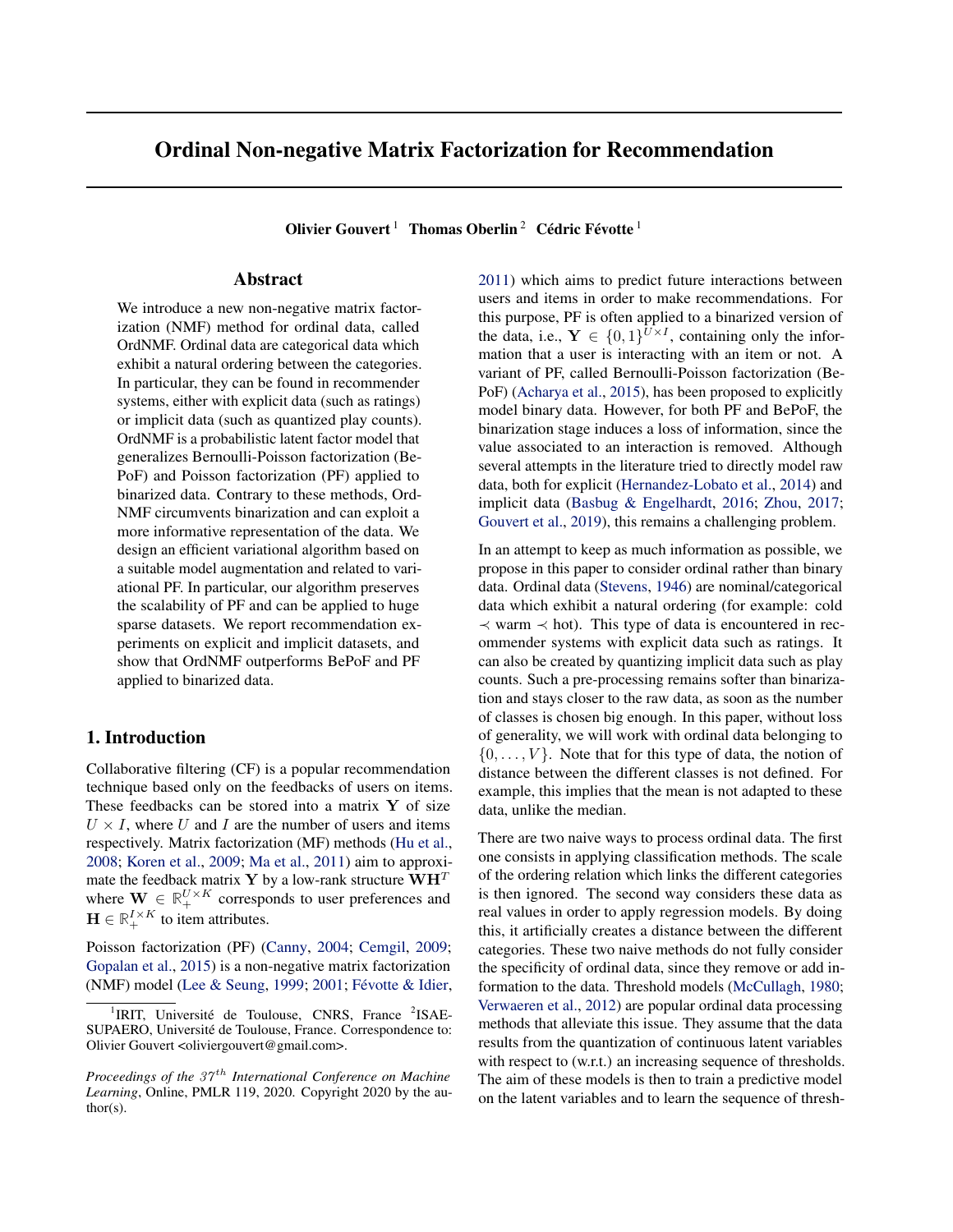<span id="page-1-0"></span>olds. Threshold models can thus be seen as an extension of naive regression models, where the distances between the different classes are learned through quantization thresholds. For a comprehensive and more detailed review on ordinal regression methods, we refer to [\(Gutierrez et al.,](#page-8-0) [2015\)](#page-8-0).

In this paper, we develop a new probabilistic NMF framework for ordinal data, called ordinal NMF (OrdNMF). Ord-NMF is a threshold model where the latent variables have an NMF structure. In other words, this amounts to defining the approximation  $\mathbf{Y} \approx G(\mathbf{W}\mathbf{H}^T)$ , where  $\mathbf{Y}$  is the ordinal data matrix, W and H are non-negative matrices and  $G(\cdot)$  is a link function. OrdNMF allows us to work on more informative class of data than classical PF method by circumventing binarization. Contrary to ordinal MF (OrdMF) models [\(Chu](#page-8-0) [& Ghahramani,](#page-8-0) [2005;](#page-8-0) [Koren & Sill,](#page-8-0) [2011;](#page-8-0) [Paquet et al.,](#page-9-0) [2012;](#page-9-0) [Hernandez-Lobato et al.,](#page-8-0) [2014\)](#page-8-0), OrdNMF imposes non-negativity constraints on both  $W$  and  $H$ . This implies a more intuitive part-based representation of the data [\(Lee &](#page-8-0) [Seung,](#page-8-0) [1999\)](#page-8-0), and were shown to improve results in recommendation [\(Gopalan et al.,](#page-8-0) [2015\)](#page-8-0). OrdNMF can efficiently take advantage of the sparsity of  $Y$ , scaling with the number of non-zero observations. Thereby, it can be applied to huge sparse datasets such as those commonly encountered in recommender systems. As opposed to learning-to-rank models, the aim of OrdNMF is to model ordinal data, via a generative probabilistic model, in order to predict the class of future interactions. Learning-to-rank models do not seek to predict a class but to rank items relatively to each other. For example, Bayesian personalized ranking [\(Rendle et al.,](#page-9-0) [2009\)](#page-9-0) is based on binary pairwise comparisons of the users' preferences and not on the raw matrix Y. Although such models can also be used for recommendation, they are not generative.

The contributions of this paper are the following.

• We propose a new NMF model for ordinal data based on multiplicative noise. In particular, we study an instance of this model where the noise is assumed to be drawn from an inverse-gamma (IG) distribution. We show that this instance is an extension of BePoF [\(Acharya et al.,](#page-8-0) [2015\)](#page-8-0) and PF [\(Gopalan et al.,](#page-8-0) [2015\)](#page-8-0) applied to binarized data.

• We use a model augmentation trick to design an efficient variational algorithm, both for the update rules of the latent factors W and H, and for those of the thresholds b. In particular, this variational algorithm scales with the number of non-zero values in Y.

• We report the results of OrdNMF on recommendation tasks for two datasets (with explicit and implicit feedbacks). Moreover, posterior predictive checks (PPCs) demonstrate the excellent flexibility of OrdNMF and its ability to represent various kinds of datasets.

The rest of the paper is organized as follows. In Section 2,



Figure 1. Graphical model of OrdMF. A latent variable  $X$  is introduced to make the link between the factorization term  $\mathbf{WH}^T$  and the ordinal data Y.

we present important related works on cumulative link models and on BePoF. In Section [3,](#page-3-0) we present our general OrdNMF model and detail a particular instance. In Section [4,](#page-4-0) we develop an efficient VI algorithm which scales with the number of non-zero values in the data. In Section [5,](#page-6-0) we test our algorithm on recommendation tasks for explicit and implicit datasets. Finally, in Section [6,](#page-8-0) we conclude and discuss the perspectives of this work.

## 2. Related Works

#### 2.1. Cumulative Link Models (CLMs)

CLMs were one of the first threshold models proposed for ordinal regression [\(Agresti & Kateri,](#page-8-0) [2011\)](#page-8-0). These models have been adapted to deal with the MF problem, leading to OrdMF models. They amount to finding the approximation  $\mathbf{Y} \approx G(\mathbf{W} \mathbf{H}^T)$ , where  $\mathbf{Y} \in \{0, \dots, V\}^{U \times I}$  is an ordinal data matrix,  $\mathbf{W} \in \mathbb{R}^{U \times K}$  and  $\mathbf{H} \in \mathbb{R}^{I \times K}$  are latent factors, and  $G(\cdot)$  is a parametrized link function described subsequently. OrdMF has been applied mainly to explicit data in order to predict users feedbacks [\(Chu & Ghahramani,](#page-8-0) [2005;](#page-8-0) [Paquet et al.,](#page-9-0) [2012\)](#page-9-0).

The idea behind threshold models is to introduce a continuous latent variable  $x_{ui} \in \mathbb{R}$  that is mapped to the ordinal data  $y_{ui}$ . This is done by considering an increasing sequence of thresholds  $b_{-1} = -\infty < b_0 < \cdots < b_{V-1} < b_V = +\infty$ , denoted by b, which fully characterize the following quantization function, illustrated in Figure [2,](#page-2-0) by:

$$
G_{\mathbf{b}}: \mathbb{R} \to \{0, \dots, V\}
$$
  

$$
x \mapsto v \text{ such as } x \in [b_{v-1}, b_v).
$$
 (1)

Therefore, ordinal data result from the quantization of the variable  $x_{ui}$  by the step function  $G_{\mathbf{b}}$ , i.e.,  $y_{ui} = G_{\mathbf{b}}(x_{ui})$ . The latent variable  $x_{ui}$  corresponds to the variable  $\lambda_{ui} =$  $[\mathbf{W} \mathbf{H}^T]_{ui} \in \mathbb{R}$  perturbed by an additive noise  $\varepsilon_{ui}$ , whose cumulative density function (c.d.f.) is denoted by  $F_{\varepsilon} : \mathbb{R} \to$  $[0, 1]$ . Thus, we obtain the following generative model, illustrated in Figure 1:

$$
x_{ui} = \lambda_{ui} + \varepsilon_{ui},\tag{2}
$$

$$
y_{ui} = G_{\mathbf{b}}(x_{ui}).\tag{3}
$$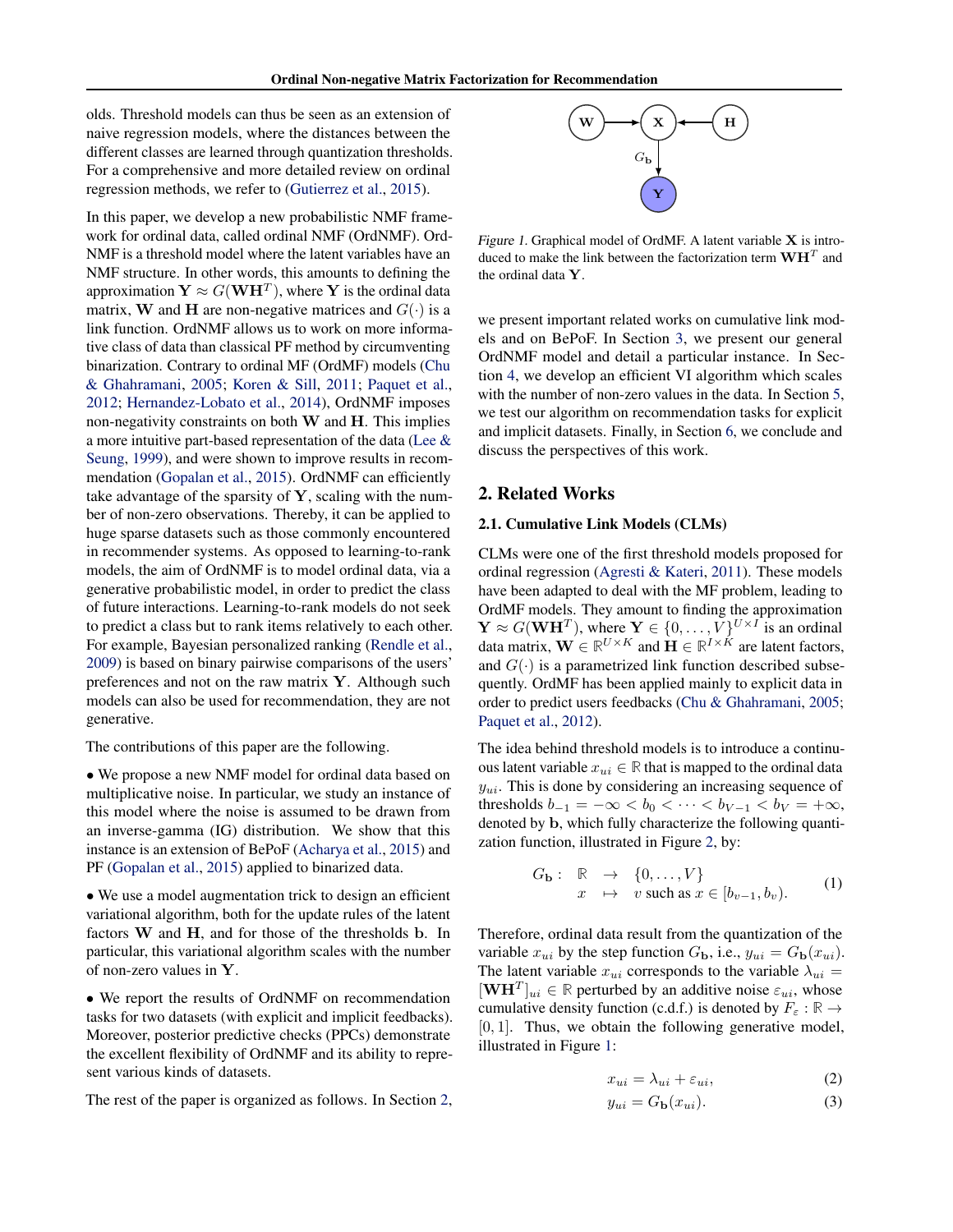<span id="page-2-0"></span>

Figure 2. Example of a quantization function  $x \mapsto G_{\mathbf{b}}(x)$ .

The goal of MF models for ordinal data is therefore to jointly infer the latent variables  $W$  and  $H$  as well as the sequence of thresholds b.

Cumulative distribution function. The c.d.f. associated with the random variable  $y_{ui}$  in Eqs. [\(2\)](#page-1-0)-[\(3\)](#page-1-0) can be calculated as follows:

$$
\mathbb{P}[y_{ui} \le v | \lambda_{ui}] = \mathbb{P}[G_{\mathbf{b}}(x_{ui}) \le v | \lambda_{ui}] \tag{4}
$$

$$
= \mathbb{P}[\lambda_{ui} + \varepsilon_{ui} < b_v] \tag{5}
$$

$$
= \mathbb{P}[\varepsilon_{ui} < b_v - \lambda_{ui}] \tag{6}
$$

$$
=F_{\varepsilon}\left(b_{v}-\lambda_{ui}\right). \tag{7}
$$

It follows that the function  $v \mapsto \mathbb{P}[y_{ui} \le v | \lambda_{ui}]$  is increasing since the sequence of thresholds is itself increasing. Moreover, the probability mass function (p.m.f.) associated to the ordinal data can be written as:

$$
\mathbb{P}[y_{ui} = v | \lambda_{ui}] = \mathbb{P}[y_{ui} \le v | \lambda_{ui}] - \mathbb{P}[y_{ui} \le v - 1 | \lambda_{ui}]
$$
  
=  $F_{\varepsilon} (b_v - \lambda_{ui}) - F_{\varepsilon} (b_{v-1} - \lambda_{ui})$ . (8)

Some examples. If the c.d.f. is strictly increasing, we can rewrite Eq. (7) as:

$$
F_{\varepsilon}^{-1}(\mathbb{P}[y_{ui} \le v | \lambda_{ui}]) = b_v - \lambda_{ui}.
$$
 (9)

Hence the name of CLM, since the factorization model is related to the c.d.f. of the ordinal data through a link function  $F_{\varepsilon}^{-1} : [0, 1] \to \mathbb{R}$ . Various choices of noise (equivalently, of link function  $F_{\varepsilon}^{-1}$ ) have been considered in the literature. We present some of these choices in what follows.

• Logit function. The use of the logit function was first proposed in [\(Walker & Duncan,](#page-9-0) [1967\)](#page-9-0). This model was popularized and renamed as "proportional odds model" by [\(Mc-](#page-9-0)[Cullagh,](#page-9-0) [1980\)](#page-9-0). The model can be rewritten as:

$$
logit \mathbb{P}[y_{ui} \le v | \lambda_{ui}] = log \frac{\mathbb{P}[y_{ui} \le v | \lambda_{ui}]}{\mathbb{P}[y_{ui} > v | \lambda_{ui}]} = b_v - \lambda_{ui}
$$
\n(10)

• Probit function. A common choice for the additive noise is  $\varepsilon_{ui} \sim \mathcal{N}(0, \sigma^2)$  [\(Chu & Ghahramani,](#page-8-0) [2005;](#page-8-0) [Paquet et al.,](#page-9-0) [2012;](#page-9-0) [Hernandez-Lobato et al.,](#page-8-0) [2014\)](#page-8-0). In that case the link function  $F_{\varepsilon}^{-1}$  is the probit function. Inference can be carried out with an EM algorithm based on the latent variable  $x_{ui}$ .

• Other choices like log-log or cauchit functions have also been considered [\(Agresti & Kateri,](#page-8-0) [2011\)](#page-8-0). The survey [\(Ananth & Kleinbaum,](#page-8-0) [1997\)](#page-8-0) recaps some of these choices.

## 2.2. Bernoulli-Poisson Factorization (BePoF)

In this section, we present BePoF [\(Acharya et al.,](#page-8-0) [2015\)](#page-8-0) which is a variant of PF for binary data (not directly related to the CLMs introduced above). It employs a model augmentation trick for inference that we will use in our own algorithm presented in Section [4.](#page-4-0)

The Poisson distribution can easily be "augmented" to fit binary data  $y_{ui} \in \{0, 1\}$ . Indeed, it suffices to introduce a thresholding operation that binarizes the data. The corresponding generative hierarchical model is therefore given by:

$$
n_{ui} \sim \text{Poisson}([\mathbf{W}\mathbf{H}^T]_{ui}),\tag{11}
$$

$$
y_{ui} = \mathbb{1}[n_{ui} > 0],\tag{12}
$$

where  $n_{ui} \in \mathbb{N}$  is a latent variable and 1 is the indicator function. We denote by  $\mathbf{N} \in \mathbb{N}^{U \times I}$  the matrix such that  $[\mathbf{N}]_{ui} =$  $n_{ui}$ . This variable can easily be marginalized by noting that  $\mathbb{P}[y_{ui} = 0] = \text{Poisson}(0 | [\mathbf{W} \mathbf{H}^T]_{ui}) = e^{-[\mathbf{W} \mathbf{H}^T]_{ui}}.$  We obtain:

$$
y_{ui} \sim \text{Bern}(1 - e^{-\left[\mathbf{W}\mathbf{H}^T\right]_{ui}})
$$
 (13)

where Bern refers to the Bernoulli distribution. The conditional distribution of the latent variable  $n_{ui}$  is given by:

$$
n_{ui}|y_{ui} \sim \begin{cases} \delta_0, & \text{if } y_{ui} = 0, \\ \text{ZTP}([\mathbf{WH}^T]_{ui}), & \text{if } y_{ui} = 1. \end{cases}
$$
 (14)

where ZTP refers to the zero-truncated Poisson distribution and  $\delta_0$  to the Dirac distribution located in 0. The latent variable N can be useful to design Gibbs or variational inference (VI) algorithms for binary PF [\(Acharya et al.,](#page-8-0) [2015\)](#page-8-0) and we will employ a similar trick in Section [4.](#page-4-0)

Remark. The generative model presented in Eq. (13) is in the form  $y_{ui} \sim \text{Bern}(G([\mathbf{W}\mathbf{H}^T]_{ui}))$  where  $G$ :  $\mathbb{R}$  (or  $\mathbb{R}_+$ )  $\rightarrow$  [0, 1]. When  $[\mathbf{WH}^T]_{ui} \in \mathbb{R}$ , the function  $G$  can be the inverse of the probit [\(Consonni & Marin,](#page-8-0) [2007\)](#page-8-0) or of the logit function for example. They are special cases of the model presented in Section [2.1](#page-1-0) with  $V = 1$ . Mean-parametrized Bernoulli MF models have also been considered [\(Lumbreras et al.,](#page-9-0) [2018\)](#page-9-0). They correspond to  $G = Id$  and require additional constraints on the latent factors **W** and **H** in order to satisfy  $[\mathbf{WH}^T]_{ui} \in [0, 1]$ .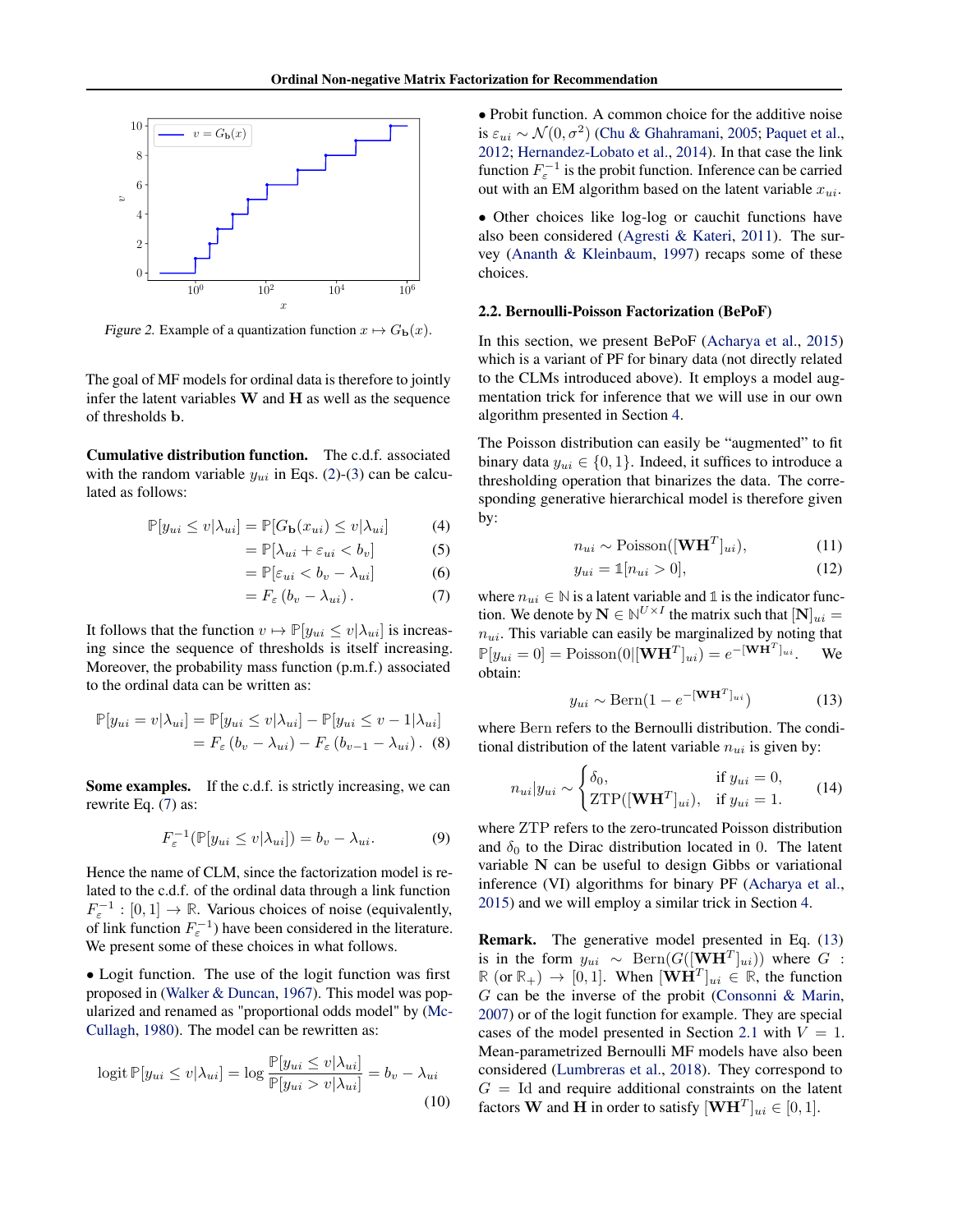# <span id="page-3-0"></span>3. Ordinal NMF (OrdNMF)

In this section, we introduce OrdNMF which is a NMF model pecially designed for ordinal data. A difference with Section [2.1](#page-1-0) is that we impose that both matrices W and **H** are non-negative. Thus, we now have  $[\mathbf{WH}^T]_{ui} \in \mathbb{R}_+$ instead of  $[\mathbf{W}\mathbf{H}^T]_{ui} \in \mathbb{R}$ . We denote  $\lambda_{uik} = w_{uk}h_{ik}$  so that  $\lambda_{ui} = \sum_k \lambda_{uik} = [\mathbf{W}\mathbf{H}^T]_{ui}.$ 

#### 3.1. Quantization of the Non-negative Numbers

Our model works on the same principle as OrdMF (see Section [2.1\)](#page-1-0) and seeks to quantize the non-negative real line  $\mathbb{R}_+$ . For this, we introduce the increasing sequence of thresholds b given by  $b_{-1} = 0 < b_0 < \cdots < b_{V-1} <$  $b_V = +\infty$  (the thresholds are here non-negative). Moreover, we define the quantization function  $G_{\mathbf{b}} : \mathbb{R}_+ \to \{0, \ldots, V\}$ like in Eq. [\(1\)](#page-1-0) but with support  $\mathbb{R}_+$ .

As compared to Section [2.1,](#page-1-0) we now assume a non-negative multiplicative noise on  $x_{ui}$ . This ensures the non-negativity of  $x_{ui}$  and it seems well suited for modeling over-dispersion, a common feature of recommendation data. Let  $\varepsilon_{ui}$  be a nonnegative random variable with c.d.f.  $F_{\varepsilon}$ , we thus propose the following generative model:

$$
x_{ui} = \lambda_{ui} \cdot \varepsilon_{ui},\tag{15}
$$

$$
y_{ui} = G_{\mathbf{b}}(x_{ui}).\tag{16}
$$

Like before, our goal is to jointly infer the latent variables W and H as well as the sequence of the thresholds b. In our model, the c.d.f. associated to the ordinal random variable  $y_{ui}$  becomes:

$$
\mathbb{P}[y_{ui} \le v | \lambda_{ui}] = \mathbb{P}[G_{\mathbf{b}}(x_{ui}) \le v | \lambda_{ui}] \tag{17}
$$

$$
= \mathbb{P}[\lambda_{ui} \cdot \varepsilon_{ui} < b_v] \tag{18}
$$

$$
= \mathbb{P}\left[\varepsilon_{ui} < \frac{b_v}{\lambda_{ui}}\right] \tag{19}
$$

$$
=F_{\varepsilon}\left(\frac{b_v}{\lambda_{ui}}\right). \tag{20}
$$

Therefore, we can deduce that the p.m.f. is given by:

$$
\mathbb{P}[y_{ui} = v | \lambda_{ui}]
$$
  
=  $\mathbb{P}[y_{ui} \le v | \lambda_{ui}] - \mathbb{P}[y_{ui} \le v - 1 | \lambda_{ui}]$  (21)

$$
=F_{\varepsilon}\left(\frac{b_v}{\lambda_{ui}}\right)-F_{\varepsilon}\left(\frac{b_{v-1}}{\lambda_{ui}}\right).
$$
 (22)

Various functions  $F_{\varepsilon}$  can be used which determine the exact nature of the multiplicative noise. Figure 3 displays the function  $\lambda \mapsto F_{\varepsilon}(\lambda^{-1})$  for the examples considered next.

• Gamma noise:  $\varepsilon_{ui} \sim \text{Gamma}(\alpha, 1)$ .<sup>1</sup> The c.d.f. is given



Figure 3. Functions  $\lambda \mapsto F_{\varepsilon}(\lambda^{-1})$  for gamma (left) and inversegamma (right) noises.

by  $F_{\varepsilon}(x) = \frac{\gamma(\alpha, x)}{\Gamma(\alpha)}$  where  $\gamma(\alpha, x) = \int_0^x t^{\alpha-1} e^{-t} dt$  is the lower incomplete gamma function. If  $\alpha = 1$ , we recover an exponential noise  $\varepsilon_{ui} \sim \text{Exp}(1)$  whose c.d.f. is  $F_{\varepsilon}(x) =$  $1 - e^{-x}$ .

• Inverse-gamma (IG) noise:  $\varepsilon_{ui} \sim IG(\alpha, 1)$  $\varepsilon_{ui} \sim IG(\alpha, 1)$  $\varepsilon_{ui} \sim IG(\alpha, 1)$ .<sup>1</sup> The c.d.f. is given by  $F_{\varepsilon}(x) = \frac{\Gamma(\alpha, x^{-1})}{\Gamma(\alpha)}$  where  $\Gamma(\alpha, x) =$  $\int_x^{\infty} t^{\alpha-1} e^{-t} dt$  is the upper incomplete gamma function. If  $\alpha = 1$ , we obtain the c.d.f.  $F_{\varepsilon}(x) = e^{-1/x}$ .

• Any increasing function  $F_{\varepsilon} : \mathbb{R}_+ \to [0, 1]$  defines a nonnegative random variable which can be used in OrdNMF.

#### 3.2. OrdNMF with IG Noise (IG-OrdNMF)

In the rest of the paper, we focus on the special case where  $\varepsilon_{ui}$  is a multiplicative IG noise with shape parameter  $\alpha = 1$ , i.e.,  $\varepsilon_{ui} \sim \text{IG}(1, 1)^2$ . We use the acronym IG-OrdNMF for this particular instance of OrdNMF.

For convenience we write  $\theta_v = b_v^{-1}$ . The sequence  $\theta$  corresponds to the inverse of the thresholds and is therefore decreasing, i.e.,  $\theta_{-1} = +\infty > \theta_0 > \cdots > \theta_{V-1} > \theta_V = 0$ . Moreover, we denote by  $\Delta$  the positive sequence of decrements defined by  $\Delta_v = \theta_{v-1} - \theta_v$  for  $v \in \{1, \dots, V\}$ . We have  $\theta_v = \sum_{l=v+1}^{V} \Delta_l$  and, in particular,  $\theta_{V-1} = \Delta_V$ .

Interpretation. In IG-OrdNMF model, the c.d.f. associated with an ordinal data  $y_{ui}$  is given by:

$$
\mathbb{P}[y_{ui} \le v | \lambda_{ui}] = e^{-\lambda_{ui}\theta_v},\tag{23}
$$

$$
\text{or } \mathbb{P}[y_{ui} > v | \lambda_{ui}] = 1 - e^{-\lambda_{ui}\theta_v},\tag{24}
$$

with  $v \in \{0, \ldots, V\}$ . Therefore, BePoF (see Section [2.2\)](#page-2-0) is a particular case of IG-OrdNMF with  $V = 1$  and  $\theta_0 = 1$ .

This formulation allows for a new interpretation of IG-OrdNMF. As a matter of fact, the event  $\{y_{ui} > v\}$  is a binary random variable which follows a Bernoulli distribution:  $\{y_{ui} > v\} \sim \text{Bern}(1 - e^{-\lambda_{ui}\theta_v})$ . Then, we can see IG-OrdNMF as the aggregation of V dependent BePoF models for different thresholds of binarization  $v \in \{0, \ldots, V - 1\}$ .

<sup>&</sup>lt;sup>1</sup>The rate parameter  $\beta$  is fixed to 1 because of a scale invariance with  $\lambda_{ui}$ .

<sup>&</sup>lt;sup>2</sup>The expectation of a IG variable is not defined for  $\alpha$  < 1, however the model is still well-defined.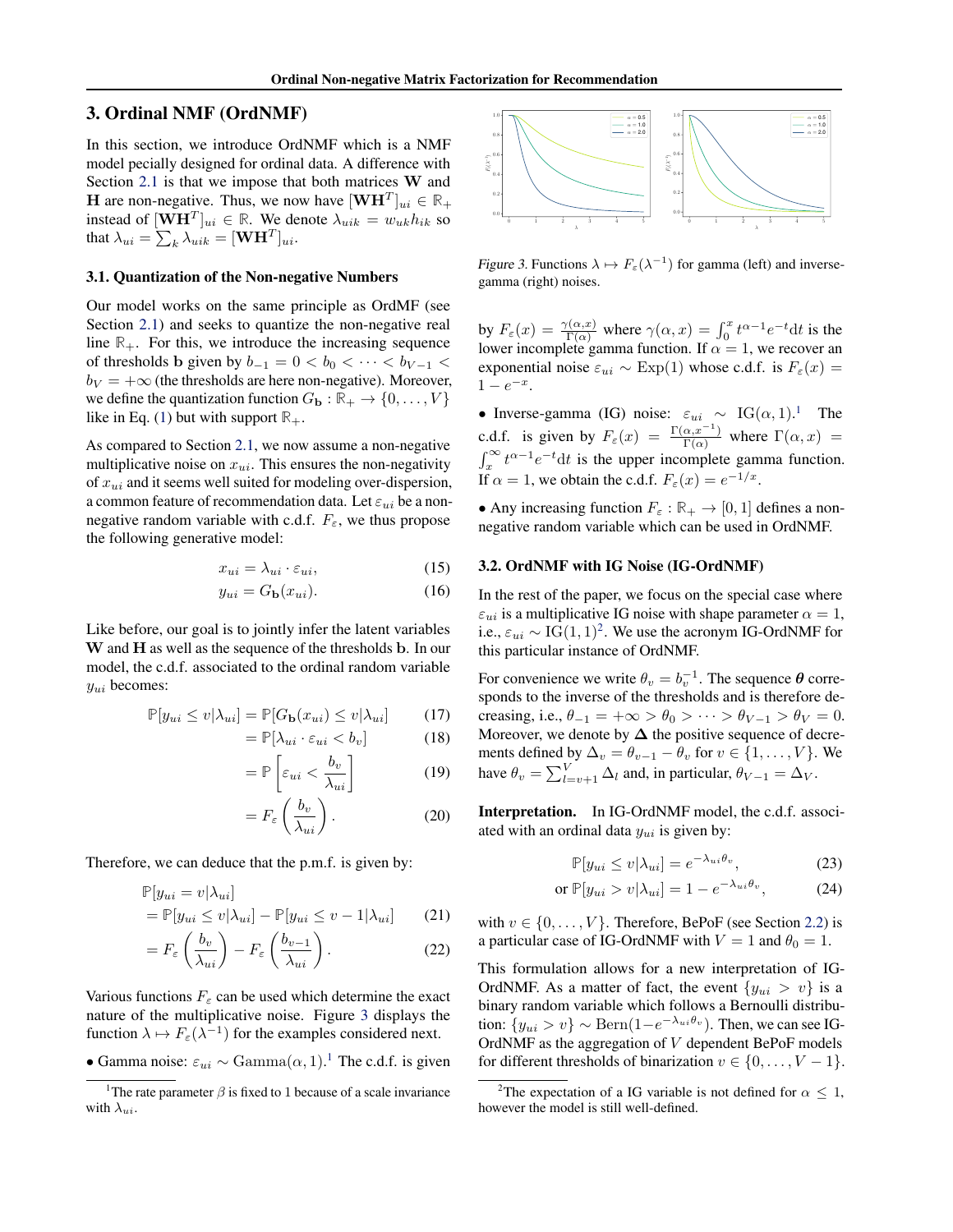<span id="page-4-0"></span>**Probability mass function.** The p.m.f. of an observation is given by:

$$
\mathbb{P}[y_{ui} = v | \lambda_{ui}] = \begin{cases} e^{-\lambda_{ui}\theta_0}, & \text{for } v = 0, \\ e^{-\lambda_{ui}\theta_v} - e^{-\lambda_{ui}\theta_{v-1}}, & \text{for } 1 \le v < V, \\ 1 - e^{-\lambda_{ui}\theta_{V-1}}, & \text{for } v = V. \end{cases}
$$
\n(25)

Then, the log-likelihood of  $\lambda_{ui}$  can be written as:

$$
\log \mathbb{P}[y_{ui} = v | \lambda_{ui}] = \begin{cases} -\lambda_{ui}\theta_0, \text{ if } v = 0, \\ -\lambda_{ui}\theta_v + \log(1 - e^{-\lambda_{ui}\Delta_v}), \text{ else.} \end{cases}
$$
(26)

This expression brings up a linear term in  $\lambda_{ui}$  and a nonlinear term of the form  $x \mapsto \log(1 - e^{-x})$ , similar to the function used in Section [2.2.](#page-2-0)

Moreover, the expectation of the observations is welldefined and given by :

$$
\mathbb{E}(y_{ui}|\lambda_{ui}) = V - \sum_{v=0}^{V-1} e^{-\lambda_{ui}\theta_v}.
$$
 (27)

Note that, in the context of ordinal data processing, the expectation is not a good statistic since it implicitly implies a notion of distance between classes. However, this quantity will be useful to build lists of recommendations. Indeed, the function  $\lambda_{ui} \mapsto \mathbb{E}(y_{ui}|\lambda_{ui})$  is increasing. Thus, the higher the  $\lambda_{ui} = [\mathbf{W} \mathbf{H}^T]_{ui}$ , the higher (in expectation) the level of interaction between the user and the item.

## 4. Bayesian Inference

We impose a gamma prior on the entries of both matrices W and H, i.e.,  $w_{uk} \sim \text{Gamma}(\alpha^W, \beta^W_u)$  and  $h_{ik} \sim \text{Gamma}(\alpha^H, \beta^H_i)$ . Gamma prior is known to induce sparsity which is a desirable property in NMF methods.

## 4.1. Augmented Model

As described in Section [3.2](#page-3-0) , the log-likelihood for ordinal data such that  $v \in \{1, \ldots, V\}$  brings up a non-linear term  $log(1 - e^{-x})$  which is not conjugate with the gamma distribution, making the inference complicated. To solve this issue, we use the trick presented in Section [2.2](#page-2-0) by augmenting our model with the latent variable:

$$
n_{ui}|y_{ui}, \lambda_{ui} \sim \begin{cases} \delta_0, & \text{if } y_{ui} = 0, \\ \text{ZTP}(\lambda_{ui}\Delta_{y_{ui}}), & \text{if } y_{ui} > 0. \end{cases}
$$
 (28)

Moreover, as commonly done in the PF setting [\(Cemgil,](#page-8-0) [2009;](#page-8-0) [Gopalan et al.,](#page-8-0) [2015\)](#page-8-0), we augment our model with the latent variable  $\mathbf{c}_{ui}|n_{ui}, \lambda_{ui} \sim \text{Mult}(n_{ui}, \phi_{ui}),$  where Mult is the multinomial distribution and  $\phi_{ui}$  is a probability

Table 1. Variational distributions for IG-OrdNMF.

|   | Var. Distribution                                                                                                                                                                                                                                                                                                    |
|---|----------------------------------------------------------------------------------------------------------------------------------------------------------------------------------------------------------------------------------------------------------------------------------------------------------------------|
|   | <b>C</b> $q(\mathbf{c}_{ui} n_{ui}) = \text{Mult}(\mathbf{c}_{ui}; n_{ui}, \tilde{\boldsymbol{\phi}}_{ui})$                                                                                                                                                                                                          |
|   | $\begin{aligned} \mathbf{N} & & q(n_{ui}) = \begin{cases} \delta_0, & \text{if } y_{ui} = 0 \\ \text{ZTP}(n_{ui}; \ \Lambda_{ui} \Delta_{y_{ui}}), & \text{if } y_{ui} > 0 \end{cases} \\ \mathbf{W} & & q(w_{uk}) = \text{Gamma}\left(w_{uk}; \ \tilde{\alpha}_{uk}^W, \ \tilde{\beta}_{uk}^W\right) \end{aligned}$ |
|   |                                                                                                                                                                                                                                                                                                                      |
| H | $q(h_{ik}) = \text{Gamma}\left(\hat{h}_{ik}; \ \tilde{\alpha}_{ik}^H, \ \tilde{\beta}_{ik}^H\right)$                                                                                                                                                                                                                 |

vector with entries  $\frac{\lambda_{uik}}{\lambda_{ui}}$ . Therefore, for ordinal data  $y_{ui} \in$  $\{1, \ldots, V\}$ , we obtain the following joint log-likelihood:

$$
\log p(y_{ui}, n_{ui}, \mathbf{c}_{ui} | \lambda_{ui}) = -\lambda_{ui} \theta_{y_{ui} - 1}
$$
\n
$$
+ n_{ui} \log \Delta_{y_{ui}} + \sum_{k} (c_{uik} \log \lambda_{uik} - \log c_{uik}!),
$$
\ns.t.  $n_{ui} \in \mathbb{N}^*$  and  $n_{ui} = \sum_{k} c_{uik}.$ 

**Joint log-likelihood of IG-OrdNMF.** We denote by  $Z =$  $\{N, C, W, H\}$  the set of latent variables of the augmented model. Moreover, we define  $T_v$  such that:

$$
T_v = \begin{cases} \theta_0, & \text{if } v = 0, \\ \theta_{v-1}, & \text{if } v > 0. \end{cases}
$$
 (30)

The joint log-likelihood of IG-OrdNMF is therefore given by:

$$
\log p(\mathbf{Y}, \mathbf{N}, \mathbf{C} | \mathbf{W}, \mathbf{H}) = \sum_{ui} \left[ n_{ui} \log \Delta_{y_{ui}} \right. \\
\left. + \sum_{k} \left( c_{uik} \log \lambda_{uik} - \log c_{uik}! \right) - \lambda_{ui} T_{y_{ui}} \right].\n\tag{31}
$$

It is important to note that  $n_{ui} = 0$  and  $\mathbf{c}_{ui} = \mathbf{0}_K$  when  $y_{ui} = 0$ . Consequently, the variables N and C are partially observed and the inference take advantage of the sparsity of the observed matrix Y.

## 4.2. Variational Inference

The posterior distribution  $p(\mathbf{Z}|\mathbf{Y})$  is intractable. We use VI to approximate this distribution by a simpler variational distribution  $q$ . Here, we assume that  $q$  belongs to the meanfield family and can be written in the following factorized form:

$$
q(\mathbf{Z}) = \prod_{ui} q(n_{ui}, \mathbf{c}_{ui}) \prod_{uk} q(w_{uk}) \prod_{ik} q(h_{ik}). \tag{32}
$$

Note that the variables N and C remains coupled. We use a coordinate-ascent VI (CAVI) algorithm to optimize the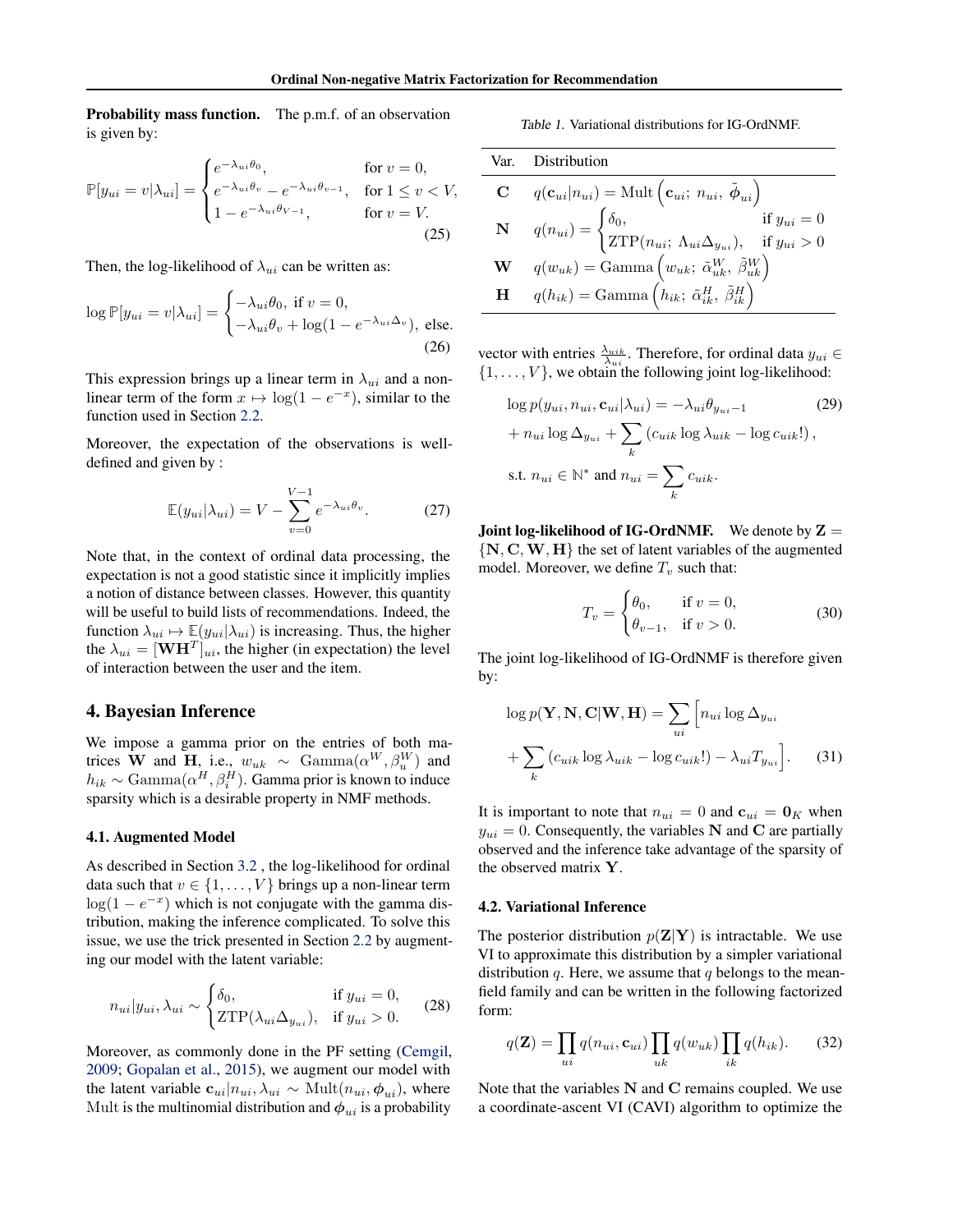<span id="page-5-0"></span>parameters of  $q$ . The variational distributions are described in Table [1.](#page-4-0) The associated update rules are summarized in Algorithm 1.

Approximation and link with PF. Algorithm 1 can be simplified by assuming that  $q(n_{ui}) = \delta_1$  if  $y_{ui} > 0$ . This amounts to replacing the non-linear term  $\log(1 - e^{-x})$  by  $log x$  in Eq. [\(26\)](#page-4-0). However, this approximation will produce similar results only if x is very small, since  $log(1 - e^{-x}) =$  $\log x + o(x)$ . In practice, this can only be verified a posteriori by observing that  $\mathbb{E}_q(n_{ui}) \approx 1$ .

As mentioned above, BePoF is a special case of IG-OrdNMF for  $V = 1$  and  $\theta_0 = 1$ . Thus, we can notice that PF algorithm applied to binary data is an approximation of BePoF algorithm for  $q(n_{ui}) = \delta_1$  if  $y_{ui} = 1$ .

#### 4.3. Thresholds Estimation

A key element of threshold models is the learning of thresholds (corresponding here to  $\theta$  parameters). For this, we <sup>11</sup> use a VBEM algorithm. It aims to maximize the term  $\mathbb{E}_q(\log p(\mathbf{Y}, \mathbf{Z}; \boldsymbol{\theta}))$ , w.r.t. the variables  $\boldsymbol{\theta}$ , which is given by:

$$
\mathbb{E}_{q}(\log p(\mathbf{Y}, \mathbf{Z}; \boldsymbol{\theta})) =
$$
\n
$$
\sum_{ui} \left[ \mathbb{E}_{q}(n_{ui}) \log \Delta_{y_{ui}} - \mathbb{E}_{q}(\lambda_{ui}) T_{y_{ui}} \right] + cst,
$$
\ns.t.  $\theta_0 > \theta_1 > \dots > \theta_{V-1} > \theta_V = 0.$ \n
$$
(33)
$$

Note that both terms  $T_v$  (defined in Eq. [\(30\)](#page-4-0)) and  $\Delta_v =$  $\theta_{v-1} - \theta_v > 0$  depend on the sequence  $\theta$ .

Decrements optimization. We choose to work on the decrement sequence  $\Delta$  rather than on the threshold sequence  $\theta$ . Indeed, by doing so, the decreasing constraint of  $\theta$  becomes a non-negativity constraint of  $\Delta$ . Moreover, we obtain only terms in x and  $\log x$  in the function to be maximized. Thus, the problem can be solved analytically.

We can rewrite the term  $T_v$  w.r.t. the sequence  $\Delta$  by noting that:  $T_v = \sum_{l=1}^{V} \mathbb{1}[v \le l] \Delta_l$ ,  $\forall v \in \{0, \dots, V\}$ . Therefore, the optimization problem presented in Eq. (33) amounts to maximizing the following function:

$$
\mathbb{E}_{q}(\log p(\mathbf{Y}, \mathbf{Z}; \boldsymbol{\Delta})) = \sum_{ui} \sum_{l=1}^{V} \left[ \mathbb{1}[y_{ui} = l] \mathbb{E}_{q}(n_{ui}) \log \Delta_{l} - \mathbb{1}[y_{ui} \le l] \mathbb{E}_{q}(\lambda_{ui}) \Delta_{l} \right] + cst, \text{ s.t. } \boldsymbol{\Delta} \ge 0.
$$
 (34)

## Algorithm 1 CAVI for IG-OrdNMF.

#### Data: Matrix Y

**Result:** Variational distribution q and thresholds  $\theta$ 

1 Initialization of variational parameters and thresholds  $\theta$ ; repeat

<sup>2</sup> foreach *couple* (u, i) *such as* yui > 0 do <sup>3</sup> Λuik = exp (**E**q(log wuk) + **E**q(log hik)); Λui = P <sup>k</sup> Λuik; **E**q(nui) = <sup>Λ</sup>ui∆yui 1−e <sup>−</sup>Λui∆yui ; **E**q(cuik) = **E**q(nui) Λuik Λui ;

4 end

$$
\begin{array}{c}\n\mathbf{5} \\
\mathbf{6} \\
\mathbf{7} \\
\mathbf{8} \\
\mathbf{9} \\
\mathbf{1} \\
\mathbf{1} \\
\mathbf{1} \\
\mathbf{1} \\
\mathbf{1} \\
\mathbf{1} \\
\mathbf{1} \\
\mathbf{1} \\
\mathbf{1} \\
\mathbf{1} \\
\mathbf{1} \\
\mathbf{1} \\
\mathbf{1} \\
\mathbf{1} \\
\mathbf{1} \\
\mathbf{1} \\
\mathbf{1} \\
\mathbf{1} \\
\mathbf{1} \\
\mathbf{1} \\
\mathbf{1} \\
\mathbf{1} \\
\mathbf{1} \\
\mathbf{1} \\
\mathbf{1} \\
\mathbf{1} \\
\mathbf{1} \\
\mathbf{1} \\
\mathbf{1} \\
\mathbf{1} \\
\mathbf{1} \\
\mathbf{1} \\
\mathbf{1} \\
\mathbf{1} \\
\mathbf{1} \\
\mathbf{1} \\
\mathbf{1} \\
\mathbf{1} \\
\mathbf{1} \\
\mathbf{1} \\
\mathbf{1} \\
\mathbf{1} \\
\mathbf{1} \\
\mathbf{1} \\
\mathbf{1} \\
\mathbf{1} \\
\mathbf{1} \\
\mathbf{1} \\
\mathbf{1} \\
\mathbf{1} \\
\mathbf{1} \\
\mathbf{1} \\
\mathbf{1} \\
\mathbf{1} \\
\mathbf{1} \\
\mathbf{1} \\
\mathbf{1} \\
\mathbf{1} \\
\mathbf{1} \\
\mathbf{1} \\
\mathbf{1} \\
\mathbf{1} \\
\mathbf{1} \\
\mathbf{1} \\
\mathbf{1} \\
\mathbf{1} \\
\mathbf{1} \\
\mathbf{1} \\
\mathbf{1} \\
\mathbf{1} \\
\mathbf{1} \\
\mathbf{1} \\
\mathbf{1} \\
\mathbf{1} \\
\mathbf{1} \\
\mathbf{1} \\
\mathbf{1} \\
\mathbf{1} \\
\mathbf{1} \\
\mathbf{1} \\
\mathbf{1} \\
\mathbf{1} \\
\mathbf{1} \\
\mathbf{1} \\
\mathbf{1} \\
\mathbf{1} \\
\mathbf{1} \\
\mathbf{1} \\
\mathbf{1} \\
\mathbf{1} \\
\mathbf{1} \\
\mathbf{1} \\
\mathbf{1} \\
\mathbf{1} \\
\mathbf{1} \\
\mathbf{1} \\
\mathbf{1} \\
\mathbf{1} \\
\mathbf{1} \\
\mathbf{1} \\
\mathbf{1} \\
\mathbf{1} \\
\mathbf
$$

 $7$  end

$$
\begin{array}{c}\n\mathbf{s} \quad \text{for each item } i \in \{1, \ldots, I\} \text{ do} \\
\mathbf{9} \quad \begin{array}{c}\n\tilde{\alpha}_{ik}^H = \alpha^H + \sum_u \mathbb{E}_q(c_{uik}); \\
\tilde{\beta}_{ik}^H = \beta_i^H + \sum_u T_{y_{ui}} \mathbb{E}_q(w_{uk});\n\end{array}\n\end{array}
$$

## 10 end

Update of thresholds: Eq.  $(35)$  and Eq.  $(36)$ ; Update of rate parameters  $\beta_u^W$  and  $\beta_i^H$ ; Calculate  $ELBO(q, \theta);$ 

<sup>12</sup> until *ELBO converge*;

Thus, we obtain the following update rules:

$$
\Delta_l = \frac{\sum_{ui} \mathbb{1}[y_{ui} = l] \mathbb{E}_q(n_{ui})}{\sum_{ui} \mathbb{1}[y_{ui} \leq l] \mathbb{E}_q(\lambda_{ui})}, \forall l \in \{1, \dots, V\}, \quad (35)
$$

$$
\theta_v = \sum_{l=v+1}^{V} \Delta_l, \forall v \in \{0, \dots, V-1\}.
$$
 (36)

Algorithm 1 scales with the number of non-zero values in the observation matrix Y. The complexity of OrdNMF is of the same order of magnitude as BePoF and PF. The only difference with these algorithms in terms of computational complexity is the update of the thresholds (Line 11 of Alg. 1).

#### 4.4. Posterior Predictive Expectation.

The posterior predictive expectation **E**(Y<sup>∗</sup> |Y) corresponds to the expectation of the distribution of new observations  $Y^*$  given previously observed data Y. This quantity allows us to create the list of recommendations for each user. We can approximate it by using the variational distribution  $q$ :

$$
\mathbb{E}(\mathbf{Y}^*|\mathbf{Y}) \approx \int_{\mathbf{W}, \mathbf{H}} \mathbb{E}(\mathbf{Y}^*|\mathbf{W}, \mathbf{H}) q(\mathbf{W}) q(\mathbf{H}) \, \mathrm{d} \mathbf{W} \, \mathrm{d} \mathbf{H}.
$$
\n(37)

Unfortunately, this expression is not tractable. But for recommendation we are only interested in ordering items w.r.t.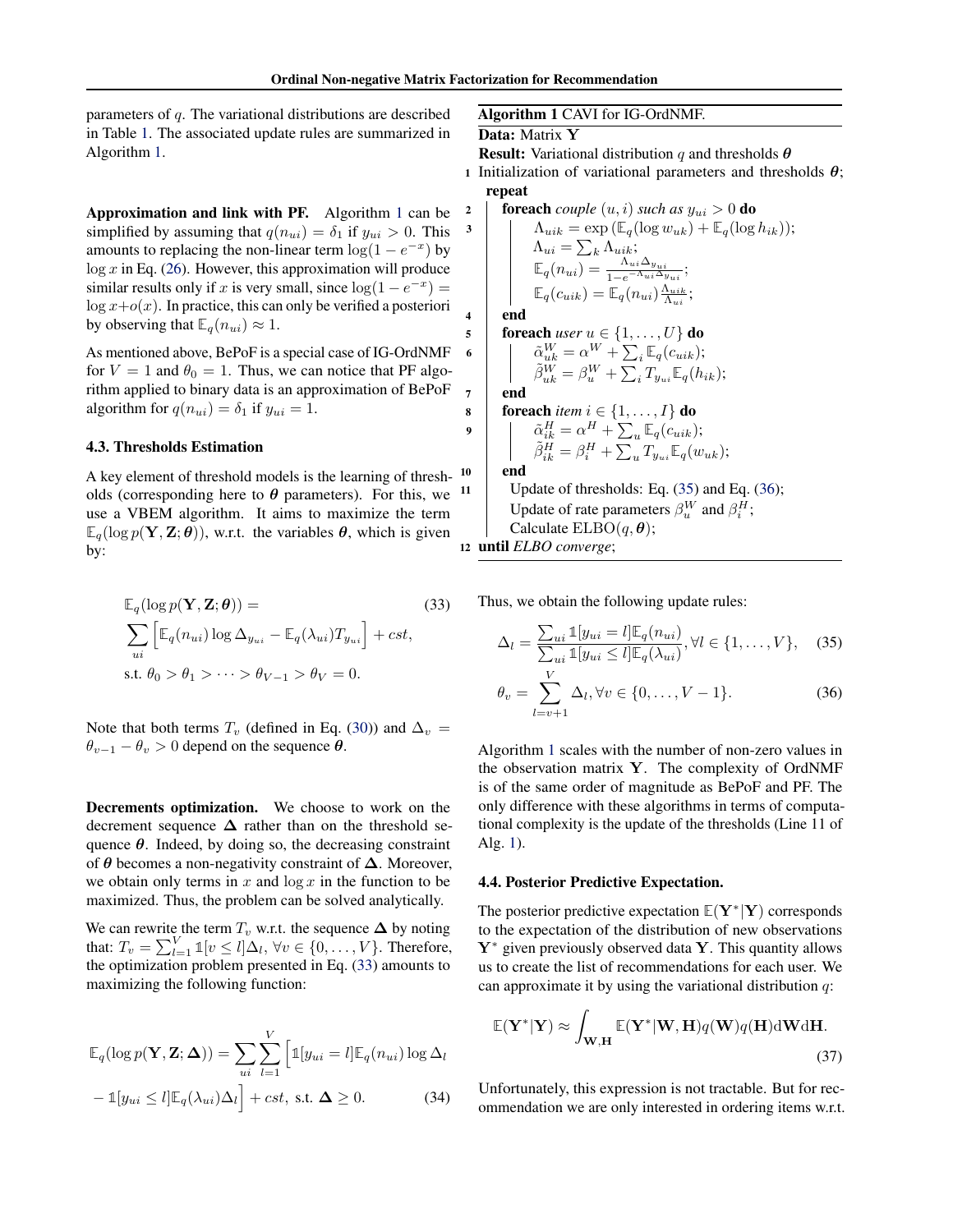|              |                | NDCG $@100$ with threshold s |       |       |       |       |          |
|--------------|----------------|------------------------------|-------|-------|-------|-------|----------|
| Model        | Data           | K                            | $s=1$ | $s=4$ | $s=6$ | $s=8$ | $s = 10$ |
| OrdNMF       | R              | 150                          | 0.444 | 0.444 | 0.439 | 0.414 | 0.353    |
| <b>BePoF</b> | B (> 1)        | 50                           | 0.433 | 0.430 | 0.421 | 0.383 | 0.310    |
| PF           | B (> 1)        | 100                          | 0.431 | 0.428 | 0.418 | 0.380 | 0.306    |
| <b>BePoF</b> | B (> 8)        | 50                           | 0.389 | 0.393 | 0.399 | 0.408 | 0.369    |
| PF           | 8)<br>$B \geq$ | 150                          | 0.386 | 0.389 | 0.395 | 0.403 | 0.365    |

<span id="page-6-0"></span>Table 2. Recommendation performance of OrdNMF using the MovieLens dataset. Bold: best NDCG score. R: raw data. B: binarized data.

Table 3. Recommendation performance of OrdNMF using the Taste Profile dataset. Bold: best NDCG or log-likelihood score. Q: quantized data. B: binarized data. R: raw data.

|              |          | NDCG $@100$ with threshold s |       |       |       |       |                                        |       |                   |
|--------------|----------|------------------------------|-------|-------|-------|-------|----------------------------------------|-------|-------------------|
| Model        | Data     | K                            |       |       |       |       | $s=1$ $s=3$ $s=6$ $s=11$ $s=21$ $s=51$ |       | log-lik           |
| OrdNMF       | $\Omega$ | 250                          | 0.213 | 0.174 | 0.153 | 0.135 | 0.123                                  | 0.117 | $-2.8 \cdot 10^5$ |
| dcPF         | R        | 150                          | 0.209 | 0.173 | 0.154 | 0.137 | 0.128                                  | 0.121 | $-3.0 \cdot 10^5$ |
| <b>BePoF</b> | B (> 1)  | 250                          | 0.210 | 0.170 | 0.149 | 0.131 | 0.120                                  | 0.115 | N/A               |
| PF           | B (> 1)  | 250                          | 0.206 | 0.167 | 0.146 | 0.129 | 0.118                                  | 0.115 | N/A               |

this quantity. The function  $\lambda_{ui} \mapsto \mathbb{E}(y_{ui}^*|\lambda_{ui})$  being increasing, we can use instead of Eq. [\(37\)](#page-5-0) the simpler score  $s_{ui} = [\mathbb{E}_q(\mathbf{W}) \mathbb{E}_q(\mathbf{H})^T]_{ui}.$ 

# 5. Experimental Results

## 5.1. Experimental Set Up

Datasets. We report experimental results for two datasets described below.

• MovieLens [\(Harper & Konstan,](#page-8-0) [2015\)](#page-8-0). This dataset contains the ratings of users on movies on a scale from 1 to 10. These explicit feedbacks correspond to ordinal data. We consider that the class 0 corresponds to the absence of a rating for a couple user-movie. The histogram of the ordinal data is represented in blue on Figure [4.](#page-7-0) We pre-process a subset of the data as in [\(Liang et al.,](#page-9-0) [2016\)](#page-9-0), keeping only users and movies that have more than 20 interactions. We obtain  $U = 20k$  users and  $I = 12k$  movies.

• Taste Profile [\(Bertin-Mahieux et al.,](#page-8-0) [2011\)](#page-8-0). This dataset, provided by the Echo Nest, contains the play counts of users on a catalog of songs. As mentioned in the introduction, we choose to quantize these counts on a predefined scale in order to obtain ordinal data. We arbitrarily select the following quantization thresholds: [1, 2, 5, 10, 20, 50, 100, 200, 500]. For example, the class labeled 6 corresponds to a listening counts between 21 and 50. As for MovieLens, the class 0 corresponds to users who have not listen to a song. The histogram of the ordinal data are displayed in blue on Figure [4.](#page-7-0) We pre-process a subset of the data as before and obtain  $U = 16k$  users and  $I = 12k$  songs.

Be careful not to confuse the predefined quantization used to obtain ordinal data, with the quantization of the latent variable in OrdNMF model which is estimated during inference. Although we expect OrdNMF to recover a relevant scaling between the categories, there is no reason to get the same quantization function that was used for pre-processing.

Evaluation. Each dataset is split into a train set  $Y^{train}$  and a test set  $Y<sup>test</sup>$ : the train set contains 80% of the non-zero values of the original dataset  $Y$ , the other values are set to the class 0; the test set contains the remaining 20%. All the compared methods are trained on the train set and then evaluated on the test set.

First, we evaluate the recommendations with a ranking metric. For each user, we propose a list of  $m = 100$  items (movies or songs) ordered w.r.t. the prediction score pre-sented in Section [4.4:](#page-5-0)  $s_{ui} = [\mathbb{E}_q(\mathbf{W}) \mathbb{E}_q(\mathbf{H}^T)]_{ui}$ . The quality of these lists is then measured through the NDCG metric [\(Järvelin & Kekäläinen,](#page-8-0) [2002\)](#page-8-0). The NDCG rewards relevant items placed at the top of the list more strongly than those placed at the end. We use the relevance definition proposed in [\(Gouvert et al.,](#page-8-0) [2019\)](#page-8-0):

$$
rel(u, i) = \mathbb{1}[y_{ui}^{\text{test}} \ge s]. \tag{38}
$$

In other words, an item is considered as relevant if it belongs at least to the class  $s$  in the test set. The NDCG metric is between 0 and 1, the higher the better.

Moreover, for the Taste Profile dataset, we calculate the log-likelihood of the non-zero entries on the test set, as it is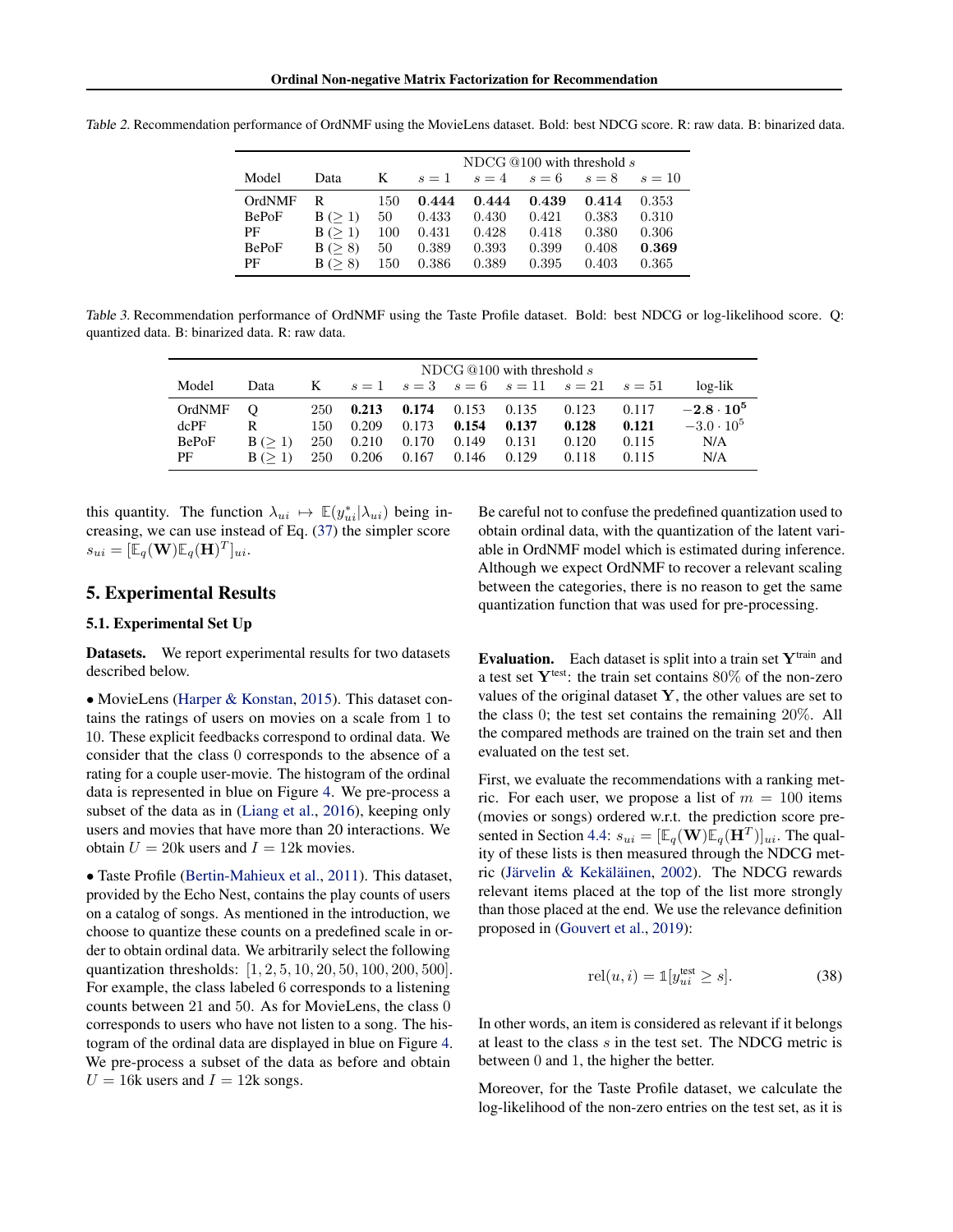<span id="page-7-0"></span>

Figure 4. PPC of the distribution of the classes in the Taste Profile dataset (left) and MovieLens dataset (right). The blue bars (Truth) represents the histogram of the classes in the train set. The colored bars represent the simulated histograms obtained from the different inferred OrdNMF or dcPF models. The percentages of non-zero values are written in parentheses.

done in [\(Basbug & Engelhardt,](#page-8-0) [2016\)](#page-8-0):

$$
\mathcal{L}_{NZ} = \sum_{(u,i) \in \text{Testset}} \log p(y_{ui}^{\text{test}} | y_{ui}^{\text{test}} > 0, \hat{\mathbf{W}}, \hat{\mathbf{H}}), \quad (39)
$$

where  $y_{ui}^{\text{test}}$  is the quantized data,  $\hat{w}_{uk} = \mathbb{E}[w_{uk}]$  and  $\hat{h}_{ik} =$  $\mathbb{E}[h_{ik}]$  are the estimated latent factors.

Compared methods. We compare OrdNMF with three other models: PF, BePoF and discrete compound PF  $(dcPF)$  [\(Basbug & Engelhardt,](#page-8-0) [2016\)](#page-8-0) with a logarithmic element distribution as implemented in [\(Gouvert et al.,](#page-8-0) [2019\)](#page-8-0). Each model is applied either to raw data (R), quantized data (Q) or binarized data (B). For the MovieLens dataset, two different binarizations are tested: one with a threshold at 1  $(> 1)$  and one with a threshold at 8 ( $> 8$ ). For the Taste Profile dataset,  $d$ cPF is applied to the count data  $(R)$  whereas OrdNMF is applied to the quantized data (Q).

For all models, we select the shape hyperparameters  $\alpha^{W} = \alpha^{H} = 0.3$  among  $\{0.1, 0.3, 1\}$  [\(Gopalan et al.,](#page-8-0) [2015\)](#page-8-0). The number of latent factors is chosen among  $K \in \{25, 50, 100, 150, 200, 350\}$  for the best NDCG score with threshold  $s = 8$  for the MovieLens dataset, and  $s = 1$ for the Taste Profile dataset. All the algorithms are run 5 times with random initializations and are stopped when the relative increment of the expected lower bound (ELBO) falls under  $\tau = 10^{-5}$ . The computer used for these experiments was a MacBook Pro with an Intel Core i5 processor (2,9 GHz) and 16 Go RAM. All the Python codes are available on <https://github.com/Oligou/OrdNMF>.

### 5.2. Prediction Results

Table [2](#page-6-0) displays the results for the MovieLens dataset. First, we can compare BePoF with its approximation, i.e., PF applied to binarized data. BePoF is slightly better than PF for both binarizations, and requires less latent factors. Then, we observe that the choice of the binarization has a big impact

on the NDCG scores. BePoF with data thresholded at 1  $(> 1)$  perform well on small NDCG threshold s but has poor performance after. On the contray, with data thresholded at  $8 \geq 8$ ), BePoF achieves best performances for NDCG  $s = 10$  but poor performances for small s. OrdNMF does not exhibit such differences between NDCG scores and benefits from the additional information brought by the ordinal classes. Nevertheless, we can note a small decrease of the performance with  $s = 10$  which is the hardest class to predict.

Table [3](#page-6-0) displays the same kind of results for the Taste Profile dataset. Again, OrdNMF outperforms BePoF and PF which exploit less data information. OrdNMF is competitive with dcPF which gives the best results for the highest thresholds s. However, OrdNMF presents a higher log-likelihood score than dcPF. Thus, OrdNMF seems better suited to predict the feedback class of a user than dcPF. This observation is confirmed by the posterior predictive checks (PPC) presented below.

## 5.3. Posterior Predictive Check (PPC)

A PPC consists of generating new data based on the posterior predictive distribution  $p(Y^*, W, H|Y) \approx$  $p(Y^*|W, H)q(W)q(H)$ , and then compare the structure of the original data Y with the artificial data  $Y^*$ . Here, we focus on the distribution of the ordinal categories. Figure 4 presents the results of these PPCs for the Taste Profile dataset. The blue bars correspond to the empirical histogram of the data  $(Y<sup>train</sup>)$ , the red and orange bars correspond to the histograms of the simulated data obtained with OrdNMF and dcPF respectively. While dcPF fails to model the very large values present in the data (from the class 7, which corresponds to values greater than 50 plays), OrdNMF seems to precisely describe all the ordinal categories. This is also the case on the MovieLens dataset too. Even if the empirical histogram is here less regular, OrdNMF can adapt itself to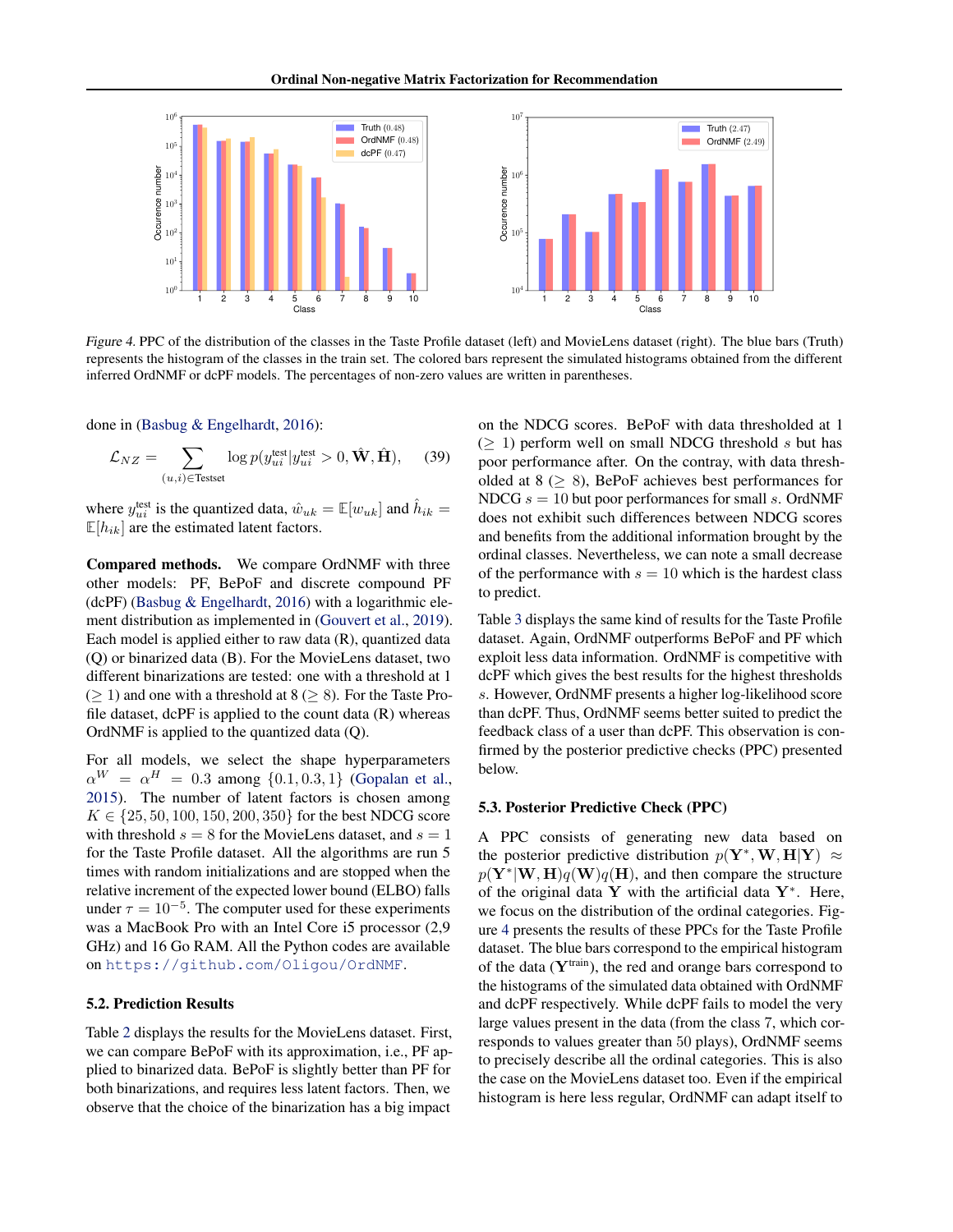<span id="page-8-0"></span>all type of data through the inferred thresholds b.

# 6. Conclusion

We developed a new probabilistic NMF framework to process ordinal data. In particular, we presented IG-OrdNMF which is an extension of BePoF and conducted experiments on two different datasets. We show the ability of OrdNMF to process different kinds of ordinal data both explicit and implicit. This work opens up several exciting perspectives. As we described in Section [3.1,](#page-3-0) OrdNMF can be used for different choices of multiplicative noise. It would be interesting to develop OrdNMF for the exponential noise in a similar way than IG-OrdNMF. Finally, when applied to implicit data, it would be of particular interest to learn the pre-processing during the factorization, in order to automatically tune the level of pre-processing adapted to a given dataset. This is yet left for future investigations.

# Acknowledgements

Supported by the European Research Council (ERC FACTORY-CoG-6681839) and the ANR-3IA (ANITI).

# References

- Acharya, A., Ghosh, J., and Zhou, M. Nonparametric Bayesian factor analysis for dynamic count matrices. In *Proc. International Conference on Artificial Intelligence and Statistics (AISTATS)*, 2015.
- Agresti, A. and Kateri, M. *Categorical data analysis*. Springer, 2011.
- Ananth, C. V. and Kleinbaum, D. G. Regression models for ordinal responses: A review of methods and applications. *International journal of epidemiology*, pp. 1323–1333, 1997.
- Basbug, M. E. and Engelhardt, B. E. Hierarchical compound Poisson factorization. In *Proc. International Conference on Machine Learning (ICML)*, 2016.
- Bertin-Mahieux, T., Ellis, D. P., Whitman, B., and Lamere, P. The million song dataset. In *Proc. International Society for Music Information Retrieval (ISMIR)*, pp. 10, 2011.
- Canny, J. GaP: A factor model for discrete data. In *Proc. ACM International on Research and Development in Information Retrieval (SIGIR)*, pp. 122–129, 2004.
- Cemgil, A. T. Bayesian inference for nonnegative matrix factorisation models. *Computational Intelligence and Neuroscience*, 2009.
- Chu, W. and Ghahramani, Z. Gaussian processes for ordinal regression. *The Journal of Machine Learning Research*, pp. 1019–1041, 2005.
- Consonni, G. and Marin, J.-M. Mean-field variational approximate Bayesian inference for latent variable models. *Computational Statistics & Data Analysis*, pp. 790–798, 2007.
- Févotte, C. and Idier, J. Algorithms for nonnegative matrix factorization with the beta-divergence. *Neural computation*, pp. 2421–2456, 2011.
- Gopalan, P., Hofman, J. M., and Blei, D. M. Scalable recommendation with hierarchical Poisson factorization. In *Proc. Conference on Uncertainty in Artificial Intelligence (UAI)*, pp. 326–335, 2015.
- Gouvert, O., Oberlin, T., and Févotte, C. Recommendation from raw data with adaptive compound Poisson factorization. In *Proc. Conference on Uncertainty in Artificial Intelligence (UAI)*, 2019.
- Gutierrez, P. A., Perez-Ortiz, M., Sanchez-Monedero, J., Fernandez-Navarro, F., and Hervas-Martinez, C. Ordinal regression methods: Survey and experimental study. *IEEE Transactions on Knowledge and Data Engineering*, pp. 127–146, 2015.
- Harper, F. M. and Konstan, J. A. The movielens datasets: History and context. *ACM Transactions on Interactive Intelligent Systems (TIIS)*, pp. 1–19, 2015.
- Hernandez-Lobato, J. M., Houlsby, N., and Ghahramani, Z. Probabilistic matrix factorization with non-random missing data. In *Proc. International Conference on Machine Learning (ICML)*, pp. 1512–1520, 2014.
- Hu, Y., Koren, Y., and Volinsky, C. Collaborative filtering for implicit feedback datasets. In *Proc. IEEE International Conference on Data Mining (ICDM)*, pp. 263–272, 2008.
- Järvelin, K. and Kekäläinen, J. Cumulated gain-based evaluation of IR techniques. *ACM Transactions on Information Systems (TOIS)*, pp. 422–446, 2002.
- Koren, Y. and Sill, J. OrdRec: An ordinal model for predicting personalized item rating distributions. In *Proc. ACM Conference on Recommender Systems (RecSys)*, pp. 117–124, 2011.
- Koren, Y., Bell, R., and Volinsky, C. Matrix factorization techniques for recommender systems. *Computer*, pp. 30– 37, 2009.
- Lee, D. D. and Seung, H. S. Learning the parts of objects by non-negative matrix factorization. *Nature*, pp. 788–791, 1999.